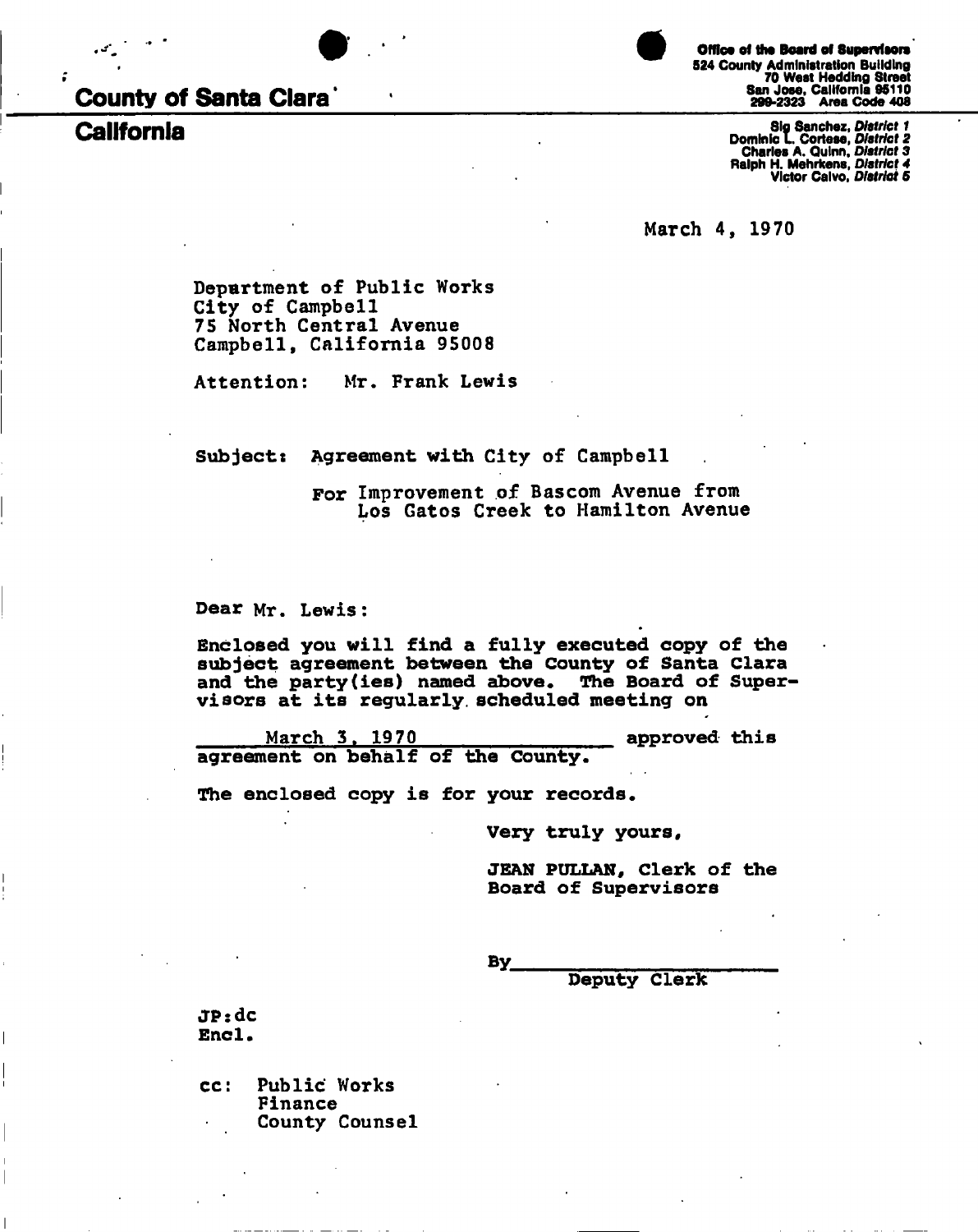### **AGREEMENT BETWEEN COUNTY OF SANTA CLARA AND CITY OF CAMPBELL RELATING TO IMPROVEMENT OF BASCOM AVENUE FROM LOS GATOS CREEK TO HAMILTON AVENUE**

**This is an agreement between the County of Santa Clara, State**  of California (County), and the City of Campbell (City) to improve **Bascom Avenue from Los Gatos Creek to Hamilton Avenue.** 

**IT IS AGREED between the parties as follows:** 

**1. Preparation of Plans and Specifications** 

**County shall prepare and submit to i-City» for approval plans and specifications for the improvement of Bascom Avenue from Los Gatos Creek to Hamilton Avenue. Upon approval by City, County shall advertise the project for bids and shall award a contract to be supervised to completion by County.** 

# **2. City's Share of Cost**

 $\mathcal L \, \mathcal V^*$ 

**Within thirty (30) days after approval by City of the plans, and specifications, City shall pay to County the amount, as mutually agreed upon by the parties, which will be necessary to match the urban extension funds to be received from the State of California by City .for that portion of the project which lies within incorporated area of City. When the aforementioned urban extension funds are received by City, they, too, shall be paid to County. Upon completion of the project County shall submit to City a final accounting of the total construction cost for improving Bascom Avenue from Los Gatos Creek to Hamilton Avenue. As used in this agreement, the term "construction cost",shall mean the total of all costs incurred and expenditures made by County in connection with constructing the above described project but. ••V:\* . ' '•»'\*\* the term shall not include legal fees or other costs incurred-'by** 

-1-

MAR 3 1970

ار - |

 $\mathcal{P}_{\mathcal{P}}=\bigoplus_{i=1}^n\mathcal{P}_{\mathcal{P}}^i\mathcal{P}_{\mathcal{P}}^i$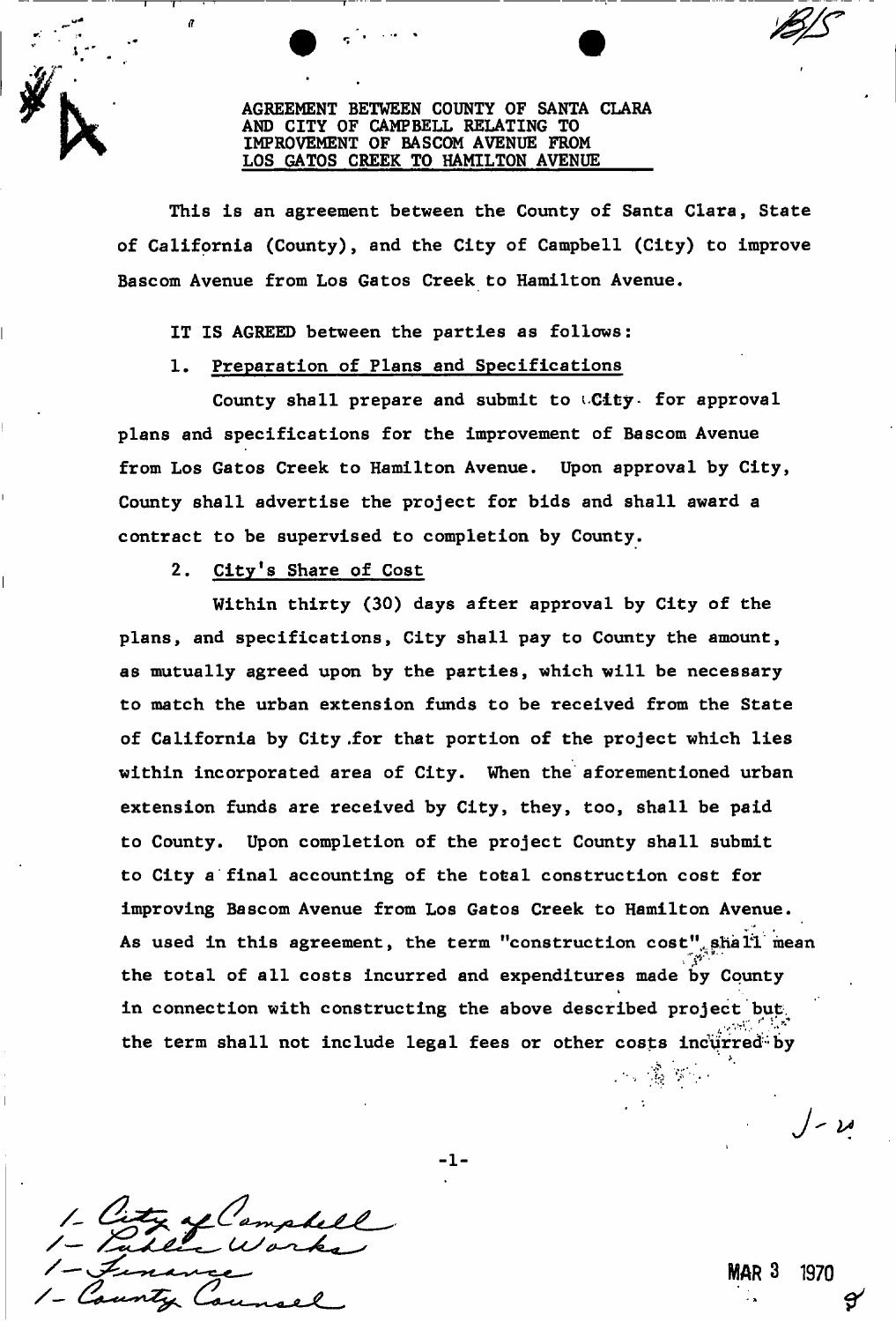**the parties in acquiring the necessary rights of way for the project within their respective jurisdictions. City's share of the project shall be that amount of the aforementioned construction cost expended on the portion of the project which lies within incorporated territory of City. In the event the aforementioned final accounting shows that the sum advanced to County is less than City's share of the total construction cost, City shall pay County the difference within Sixty (60) days from receipt of the final accounting. However, in the event this final accounting shows that the sum advanced to County is more that City's share of the total construction cost. County shall return the difference to City within sixty (60) days.** 

## **3. Parties to Provide Necessary Rights of Way**

**County shall provide at its own expense all rights of way required for construction of the project within the unincorporated area of County and City shall provide at its own expense all rights of way required for construction of the project within the incorporated area of City.**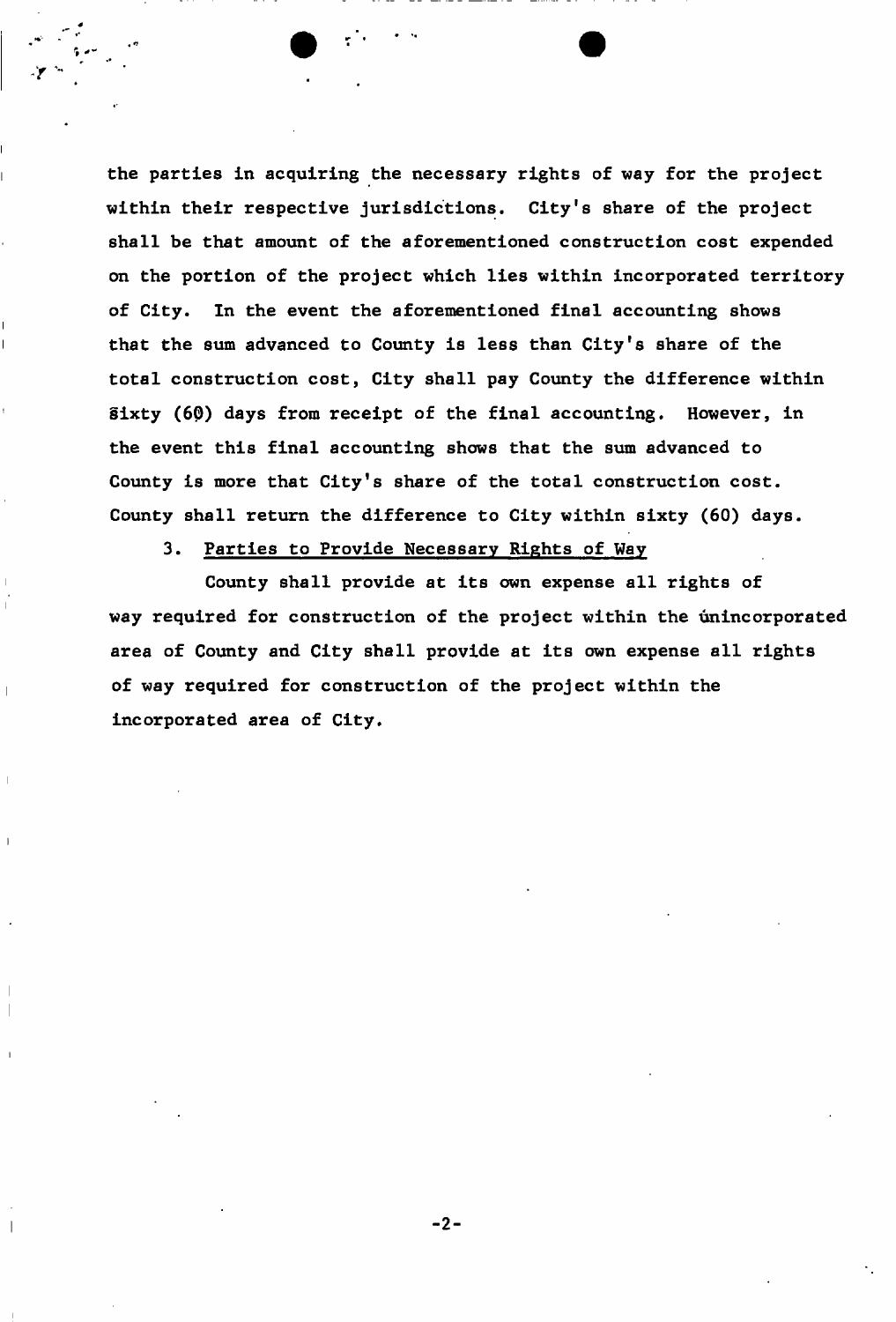# **4. Insurance**

**City shall require any contractor awarded the contract to have public liability and property damage insurance in form and limits of liability acceptable to City and County, insuring City and County and their respective officers and employees from and against any loss, cost or expense arising out of or in any way connected with the construction of the above described project.** 

**IN WITNESS WHEREOF,** the parties hereto have executed this agreement as of  $MAR$  3 1970

/

CHairman, Board of Supervisors **County of Santa Clara, State of California** 

**ATTEST: JEAN PULLAN, Clerk Board of Supervisors** 

<u>ullan</u> , (J

CITY OF Rv: **Title:** 

APPROWED AS TO FORM: **Counsel** County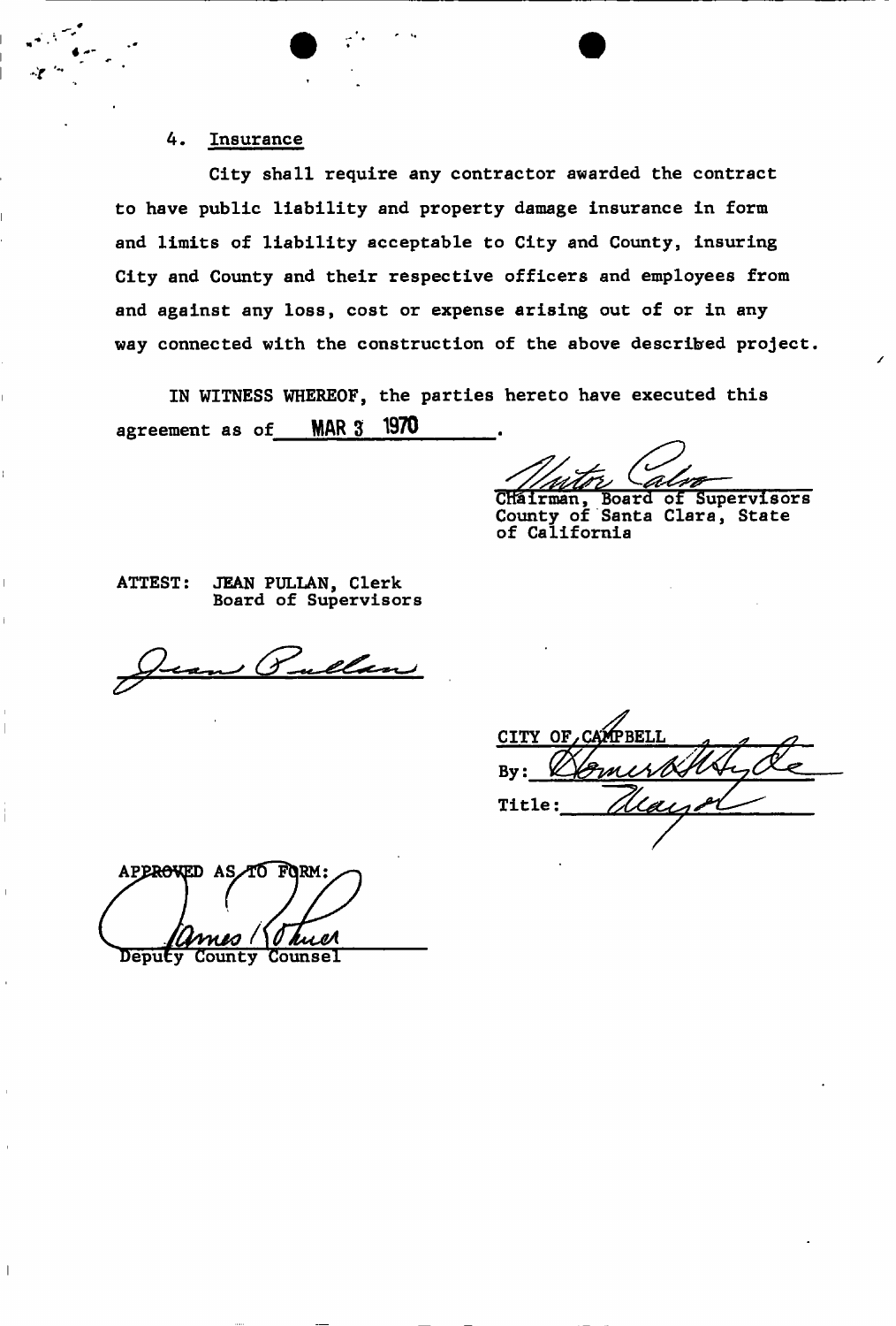|               | County of Santa Cidea                                                                                                                                         | Department of Public Works<br>County Office Eluilding<br>20 West Hedding Street<br>San Jose, California 95110 |                                                |  |  |
|---------------|---------------------------------------------------------------------------------------------------------------------------------------------------------------|---------------------------------------------------------------------------------------------------------------|------------------------------------------------|--|--|
| California    | TRANSMITTAL MEMORANDUM                                                                                                                                        |                                                                                                               | S.D.                                           |  |  |
|               | Page of                                                                                                                                                       | DATE:                                                                                                         | February 19, 1970                              |  |  |
| FOR:<br>FROM! | BOARD OF SUPERVISORS AGENDA OF<br>MONTINI, ENGINEERING, PUBLIC WORKS                                                                                          | March 3                                                                                                       | 19 70                                          |  |  |
| TITLE:        | COST-SHARING AGREEMENT<br><b>BETWEEN</b><br>COUNTY<br>IMPROVEMENT OF<br>CAMPBELL RELATING<br>TO.<br>OF.<br>HAMILTON<br><b>AVENUE</b><br>CREEK TO<br>LOS GATOS | <b>SANTA</b><br>OF                                                                                            | CLARA<br>AND CLTY<br><b>BASCOM AVENUE FROM</b> |  |  |

#### **DESCRIPTION: .**

This agreement provides for the payment by the City of Campbell for work to be done within the corporate limits of the City of Campbell. The work to be done is part of the total project on Bascom Avenue between San Carlos Street and Union Avenue,

Approval is recommended.

After execution please send one (1) copy to:

Department of Public Works City of Campbell 75 North Central Avenue<br>Campbell, California 95008 Campbell, California

Attention: Mr. Frank Lewis

LM: **JYT:**vlh .

attachments

| $\mathcal{L}m$ | APPROVED: JAMES POTT-VI              |          |  | HOWARD CAMPEN |            |      |  |
|----------------|--------------------------------------|----------|--|---------------|------------|------|--|
|                | ACLEDA DALA: DATE:                   |          |  | BOARD ACTION: |            |      |  |
|                |                                      | ITEM NO: |  |               |            |      |  |
|                | $\overline{\mathbf{Q}}$ 755 Rev 2/69 |          |  |               |            |      |  |
|                |                                      |          |  |               | <b>MAR</b> | 1970 |  |